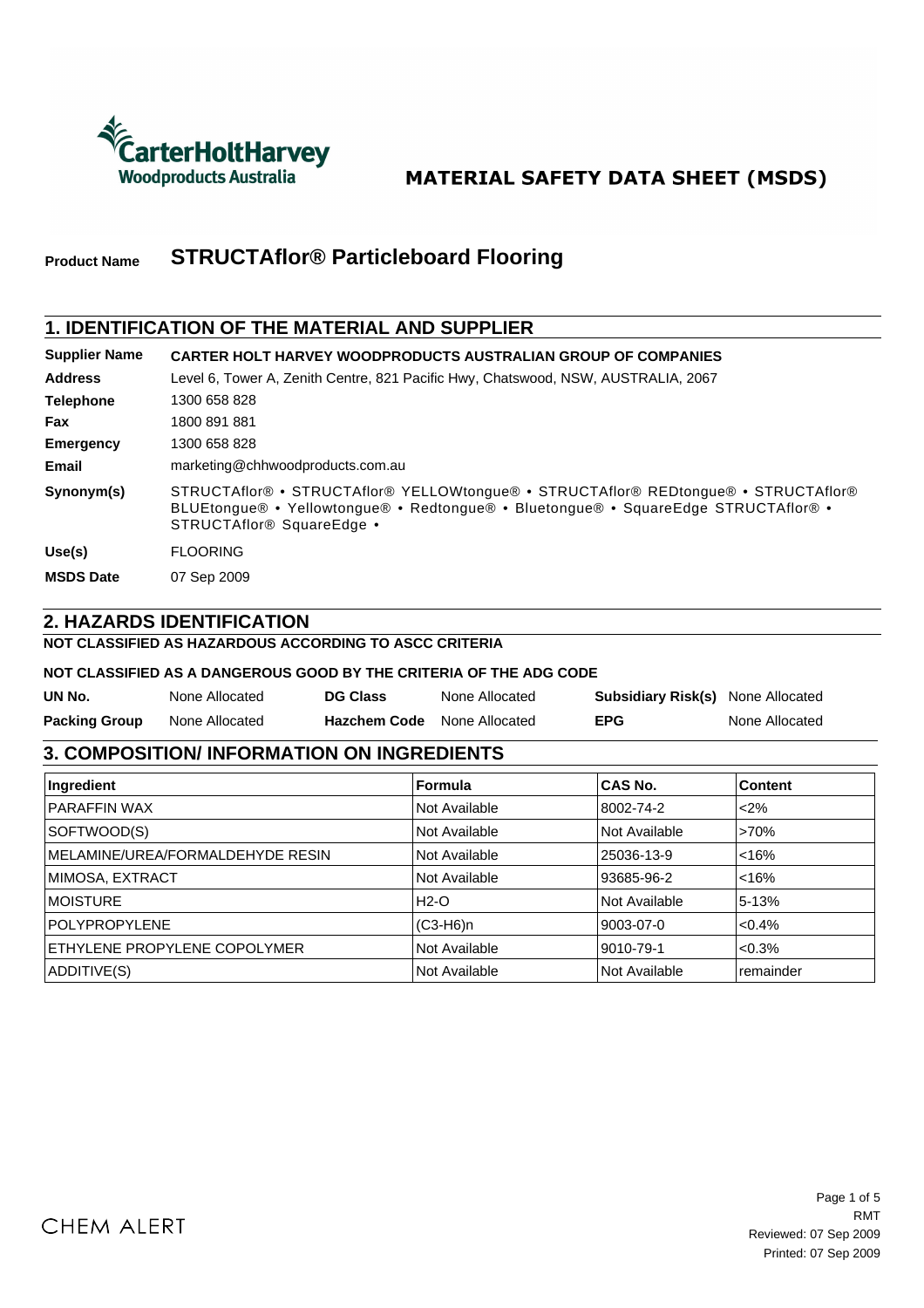#### **4. FIRST AID MEASURES**

| Eye                     | If in eyes, hold eyelids apart and flush the eye continuously with running water. Continue flushing until advised to<br>stop by the Poisons Information Centre or a doctor, or for at least 15 minutes.       |
|-------------------------|---------------------------------------------------------------------------------------------------------------------------------------------------------------------------------------------------------------|
| <b>Inhalation</b>       | If inhaled, remove from contaminated area. Apply artificial respiration if not breathing.                                                                                                                     |
| <b>Skin</b>             | If skin or hair contact occurs, remove contaminated clothing and flush skin and hair with running water. Continue<br>flushing with water until advised to stop by the Poisons Information Centre or a doctor. |
| Ingestion               | For advice, contact a Poisons Information Centre on 13 11 26 (Australia Wide) or a doctor (at once). Due to<br>product form and application, ingestion is considered unlikely.                                |
| <b>Advice to Doctor</b> | Treat symptomatically                                                                                                                                                                                         |

#### **5. FIRE FIGHTING MEASURES**

**Flammability** Combustible. May evolve toxic gases (carbon/ nitrogen oxides, ammonia, formaldehyde, hydrocarbons) when heated to decomposition. May also evolve hydrogen cyanide when heated to decomposition.

**Fire and Explosion** Dry wood dust in high concentrations-in-air and at the temperatures > 204°C ( >40g of dust per m3 of air) may spontaneously explode. Evacuate area and contact emergency services. Toxic gases may be evolved in a fire situation. Remain upwind and notify those downwind of hazard. Wear full protective equipment including Self Contained Breathing Apparatus (SCBA) when combating fire. Use waterfog to cool intact containers and nearby storage areas.

| <b>Extinguishing</b> |  |  |  |  | Dry agent, carbon dioxide, foam or water fog. Prevent contamination of drains or waterways. |
|----------------------|--|--|--|--|---------------------------------------------------------------------------------------------|
|----------------------|--|--|--|--|---------------------------------------------------------------------------------------------|

**Hazchem Code** None Allocated

#### **6. ACCIDENTAL RELEASE MEASURES**

**PPE**

**Spillage** If spilt, collect and reuse where possible.

#### **7. STORAGE AND HANDLING**

**Storage** Store in a cool, dry area.

**Handling** Before use carefully read the product label. Use of safe work practices are recommended to avoid eye or skin contact and inhalation. Observe good personal hygiene, including washing hands before eating. Prohibit eating, drinking and smoking in contaminated areas.

#### **8. EXPOSURE CONTROLS/ PERSONAL PROTECTION**

| <b>Exposure Stds</b> | Ingredient            |            | <b>TWA</b> |       | <b>STEL</b> |       |
|----------------------|-----------------------|------------|------------|-------|-------------|-------|
|                      |                       | Reference  | ppm        | ma/m3 | ppm         | ma/m3 |
|                      | Paraffin wax (fume)   | ASCC (AUS) | $- -$      |       | $- -$       | $- -$ |
|                      | Wood dust (soft wood) | ASCC (AUS) | $- -$      | Ð     | <b></b>     | 10    |

**Biological Limits** No biological limit allocated.

**Engineering Controls** Avoid inhalation. Use in well ventilated areas. Where an inhalation risk exists, mechanical extraction ventilation is recommended.

Wear leather gloves. Where dust is generated, wear dust-proof goggles, cotton/PVC gloves, a Class P1 (Particulate) respirator, coveralls or protective clothing. Work areas should be cleaned at least twice daily by vaccum or wet methods. If sanding dry product, wear: dust-proof goggles and a Class P1 (Particulate) respirator.

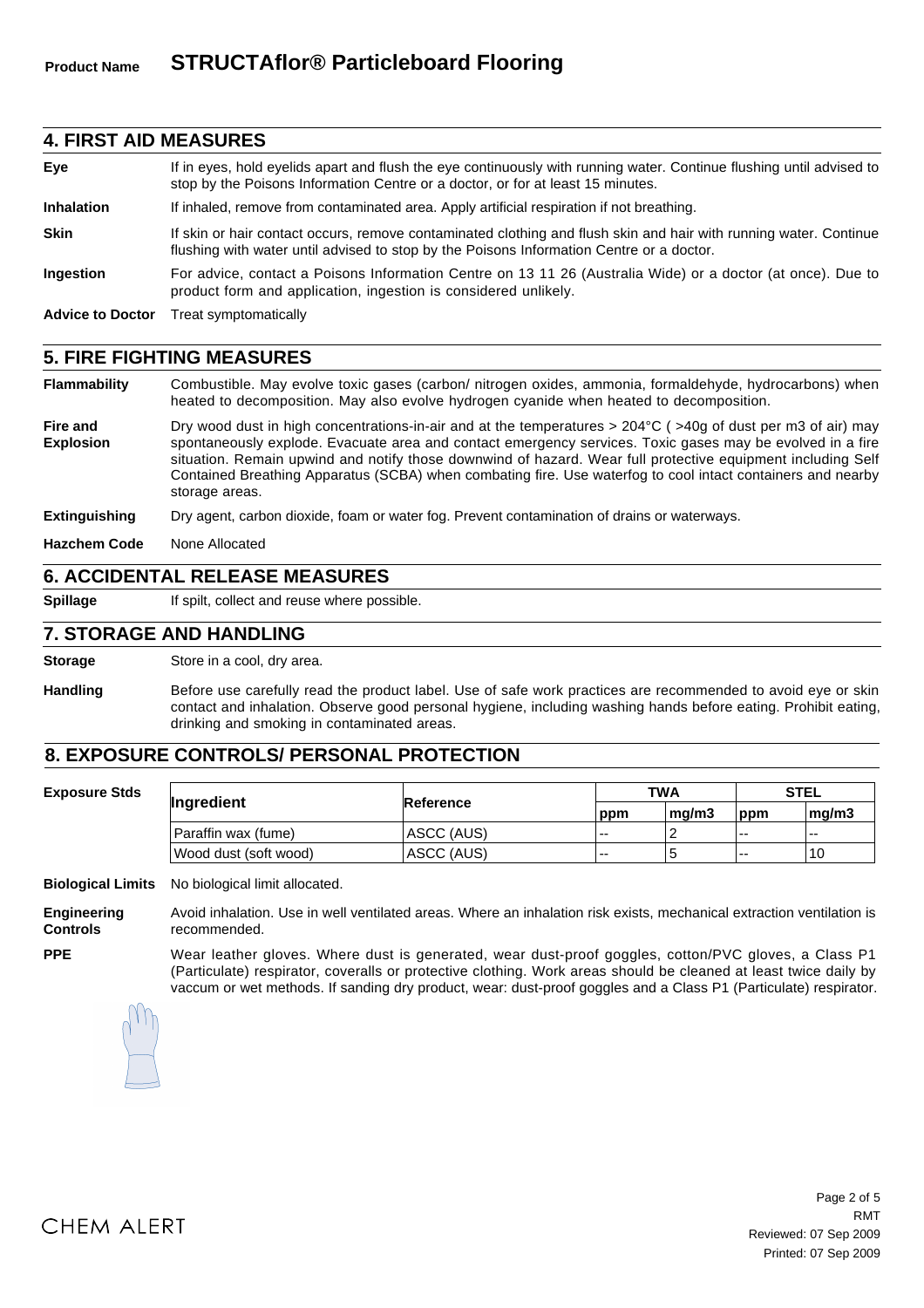# **9. PHYSICAL AND CHEMICAL PROPERTIES**

| Appearance<br>Odour             | PRESSED BOARDS<br><b>SLIGHT ODOUR</b> | <b>Solubility (Water)</b><br><b>Specific Gravity</b> | <b>INSOLUBLE</b><br>NOT AVAILABLE |
|---------------------------------|---------------------------------------|------------------------------------------------------|-----------------------------------|
| рH                              | <b>NOT AVAILABLE</b>                  | % Volatiles                                          | <b>NOT AVAILABLE</b>              |
| <b>Vapour Pressure</b>          | <b>NOT AVAILABLE</b>                  | Flammability                                         | <b>COMBUSTIBLE</b>                |
| <b>Vapour Density</b>           | <b>NOT AVAILABLE</b>                  | <b>Flash Point</b>                                   | <b>NOT AVAILABLE</b>              |
| <b>Boiling Point</b>            | <b>NOT AVAILABLE</b>                  | <b>Upper Explosion Limit</b>                         | <b>NOT AVAILABLE</b>              |
| <b>Melting Point</b>            | <b>NOT AVAILABLE</b>                  | <b>Lower Explosion Limit</b>                         | NOT AVAILABLE                     |
| <b>Evaporation Rate</b>         | <b>NOT AVAILABLE</b>                  |                                                      |                                   |
| <b>Autoignition Temperature</b> | $>200^{\circ}$ C                      | Density                                              | 650 kg/m3 to 800 kg/m3            |

### **10. STABILITY AND REACTIVITY**

| <b>Chemical Stability</b>                         | Stable under recommended conditions of storage.                                                                                                                                      |
|---------------------------------------------------|--------------------------------------------------------------------------------------------------------------------------------------------------------------------------------------|
| <b>Conditions to Avoid</b>                        | Avoid heat, sparks, open flames and other ignition sources.                                                                                                                          |
| <b>Material to Avoid</b>                          | Incompatible with oxidising agents (eg. nitrates) and acids (eg. hydrochloric acid).                                                                                                 |
| <b>Hazardous</b><br><b>Decomposition Products</b> | May evolve toxic gases (carbon/nitrogen oxides, ammonia, formaldehyde, hydrocarbons) when heated to<br>decomposition. May also evolve hydrogen cyanide when heated to decomposition. |
| <b>Hazardous Reactions</b>                        | Polymerization is not expected to occur.                                                                                                                                             |

### **11. TOXICOLOGICAL INFORMATION**

| <b>Health Hazard</b><br><b>Summary</b> | Low to moderate toxicity. Use safe work practices to avoid eye or skin contact and inhalation. This product is<br>bonded by formaldehyde resin and formaldehyde may be released during machining. Product may also release<br>small quantities $(<0.01\%)$ of formaldehyde in gaseous form that may dissipate over time.                                                                                     |
|----------------------------------------|--------------------------------------------------------------------------------------------------------------------------------------------------------------------------------------------------------------------------------------------------------------------------------------------------------------------------------------------------------------------------------------------------------------|
|                                        | Adverse health effects associated with over exposure formaldehyde are not anticipated due to the product form<br>and its low concentration. Formaldehyde is a respiratory and skin sensitiser, and is classified as a confirmed<br>human carcinogen (IARC Group 1). Wood dust is also classified as a confirmed human carcinogen (IARC Group<br>1).                                                          |
| Eye                                    | Due to product form and nature of use, the potential for exposure is reduced. Product may only present a hazard if<br>dust is generated. Contact may result in mechanical irritation.                                                                                                                                                                                                                        |
| <b>Inhalation</b>                      | Exposure considered unlikely. An inhalation hazard is not anticipated unless cut, drilled or sanded with dust<br>generation, which may result in irritation of the nose and throat. If heated, over exposure to fumes may result in<br>irritation of the nose and throat, with nausea and headache. Formaldehyde is classified as a confirmed human<br>carcinogen (IARC Group 1) and respiratory sensitiser. |
| <b>Skin</b>                            | Low irritant. Prolonged or repeated exposure to dust may result in mild irritation. May cause sensitisation by skin<br>contact.                                                                                                                                                                                                                                                                              |
| Ingestion                              | Ingestion is considered unlikely due to product form.                                                                                                                                                                                                                                                                                                                                                        |
| <b>Toxicity Data</b>                   | PARAFFIN WAX (8002-74-2)<br>TDLo (Subcutaneous): 120 mg/kg (rat)<br>POLYPROPYLENE (9003-07-0)<br>LD50 (Intraperitoneal): > 110 g/kg (rat)<br>LD50 (Intravenous): $> 99$ g/kg (rat)                                                                                                                                                                                                                           |

#### **12. ECOLOGICAL INFORMATION**

**Environment** Limited ecotoxicity data was available for this product at the time this report was prepared. Ensure appropriate measures are taken to prevent this product from entering the environment.

## **13. DISPOSAL CONSIDERATIONS**

**Waste Disposal** Reuse where possible. Not regulated as a hazardous waste by Australian environmental authorities. Off-cuts and general waste material should be placed in containers and disposed of at approved landfill sites or burnt in an approved furnace or incinerator in accordance with disposal authority guidelines. Do not burn in barbeques, combustion stoves or open fires in the home as irritating gases may be evolved.

Legislation **Dispose of in accordance with relevant local legislation.**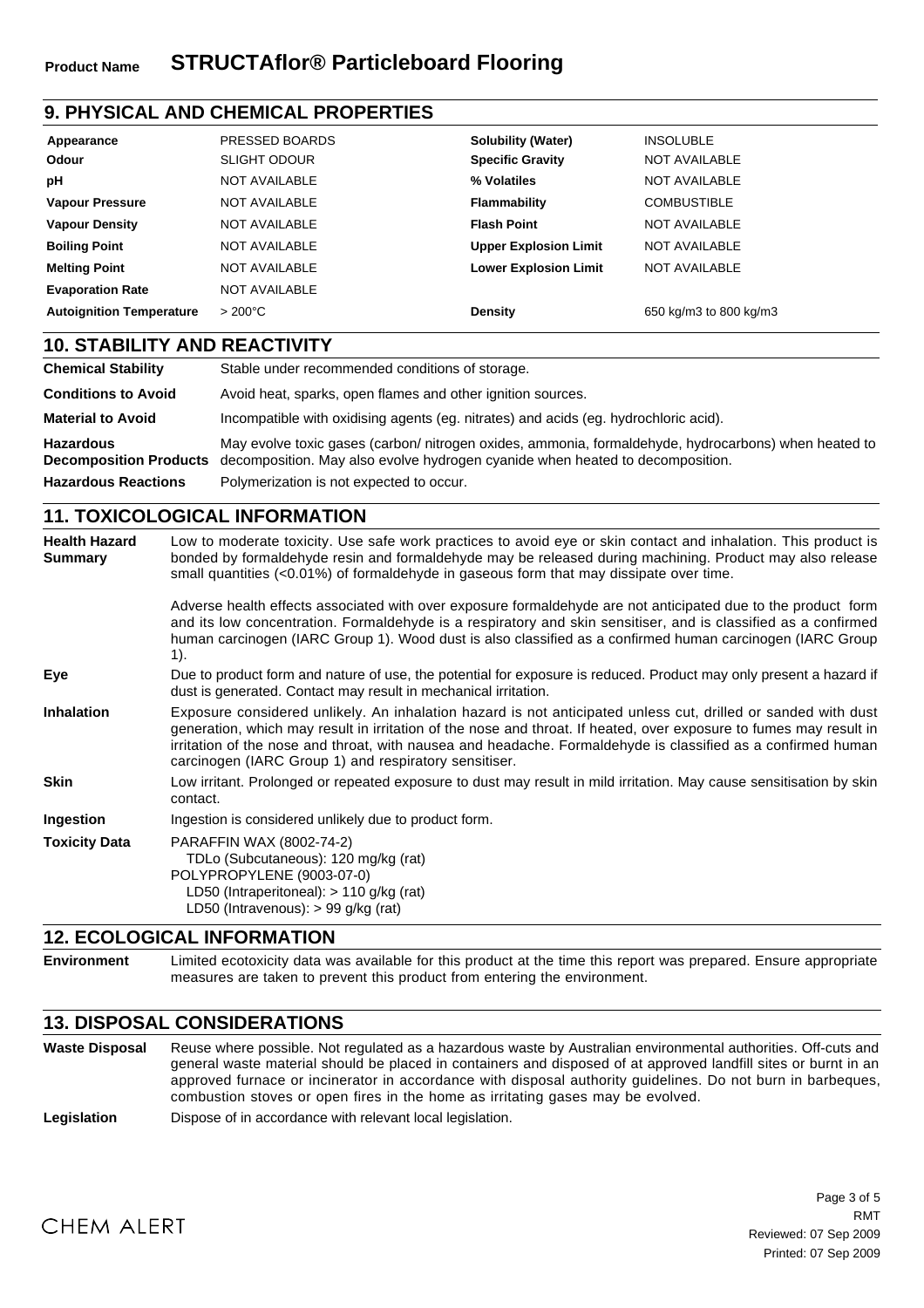#### **14. TRANSPORT INFORMATION**

#### **NOT CLASSIFIED AS A DANGEROUS GOOD BY THE CRITERIA OF THE ADG CODE**

| <b>Shipping Name</b> | None Allocated |                     |                |                                          |                |
|----------------------|----------------|---------------------|----------------|------------------------------------------|----------------|
| UN No.               | None Allocated | <b>DG Class</b>     | None Allocated | <b>Subsidiary Risk(s)</b> None Allocated |                |
| <b>Packing Group</b> | None Allocated | <b>Hazchem Code</b> | None Allocated | <b>EPG</b>                               | None Allocated |

#### **15. REGULATORY INFORMATION**

**Poison Schedule** A poison schedule number has not been allocated to this product using the criteria in the Standard for the Uniform Scheduling of Drugs and Poisons (SUSDP).

**AICS** All chemicals listed on the Australian Inventory of Chemical Substances (AICS).

#### **16. OTHER INFORMATION**

**Additional Information** The dust generated from this product is hazardous according to the criteria of ASCC.

Early fire hazard properties when tested to AS/NZS 1530 Part 3: Ignitability index: 14 - 16 Spread of flame index: 7 - 8 Heat evolved index: 6 - 10 Smoke developed index: 3 - 4

RESPIRATORS: In general the use of respirators should be limited and engineering controls employed to avoid exposure. If respiratory equipment must be worn ensure correct respirator selection and training is undertaken. Remember that some respirators may be extremely uncomfortable when used for long periods. The use of air powered or air supplied respirators should be considered where prolonged or repeated use is necessary.

COMBUSTIBLE - EXPLOSIVE CARBONACEOUS DUST: Carbonaceous/organic dusts have the potential, with dispersion, to present an explosion hazard if an ignition source exists. All equipment used to handle, transfer or store this product MUST BE cleaned thoroughly prior to cutting, welding, drilling or exposure to any other form of heat or ignition sources. If bulk stored, containers should be ventilated on a routine basis to avoid vapour accumulation (where applicable, eg for flocculants).

ABBREVIATIONS: ADB - Air-Dry Basis. BEI - Biological Exposure Indice(s) CAS# - Chemical Abstract Service number - used to uniquely identify chemical compounds. CNS - Central Nervous System. EINECS - European INventory of Existing Commercial chemical Substances. IARC - International Agency for Research on Cancer. M - moles per litre, a unit of concentration. mg/m3 - Milligrams per cubic metre. NOS - Not Otherwise Specified. NTP - National Toxicology Program. OSHA - Occupational Safety and Health Administration. pH - relates to hydrogen ion concentration using a scale of 0 (high acidic) to 14 (highly alkaline). ppm - Parts Per Million. RTECS - Registry of Toxic Effects of Chemical Substances. TWA/ES - Time Weighted Average or Exposure Standard.

#### HEALTH EFFECTS FROM EXPOSURE:

It should be noted that the effects from exposure to this product will depend on several factors including: frequency and duration of use; quantity used; effectiveness of control measures; protective equipment used and method of application. Given that it is impractical to prepare a Chem Alert report which would encompass all possible scenarios, it is anticipated that users will assess the risks and apply control methods where appropriate.

#### PERSONAL PROTECTIVE EQUIPMENT GUIDELINES:

The recommendation for protective equipment contained within this Chem Alert report is provided as a guide only. Factors such as method of application, working environment, quantity used, product concentration and the availability of engineering controls should be considered before final selection of personal protective equipment is made.